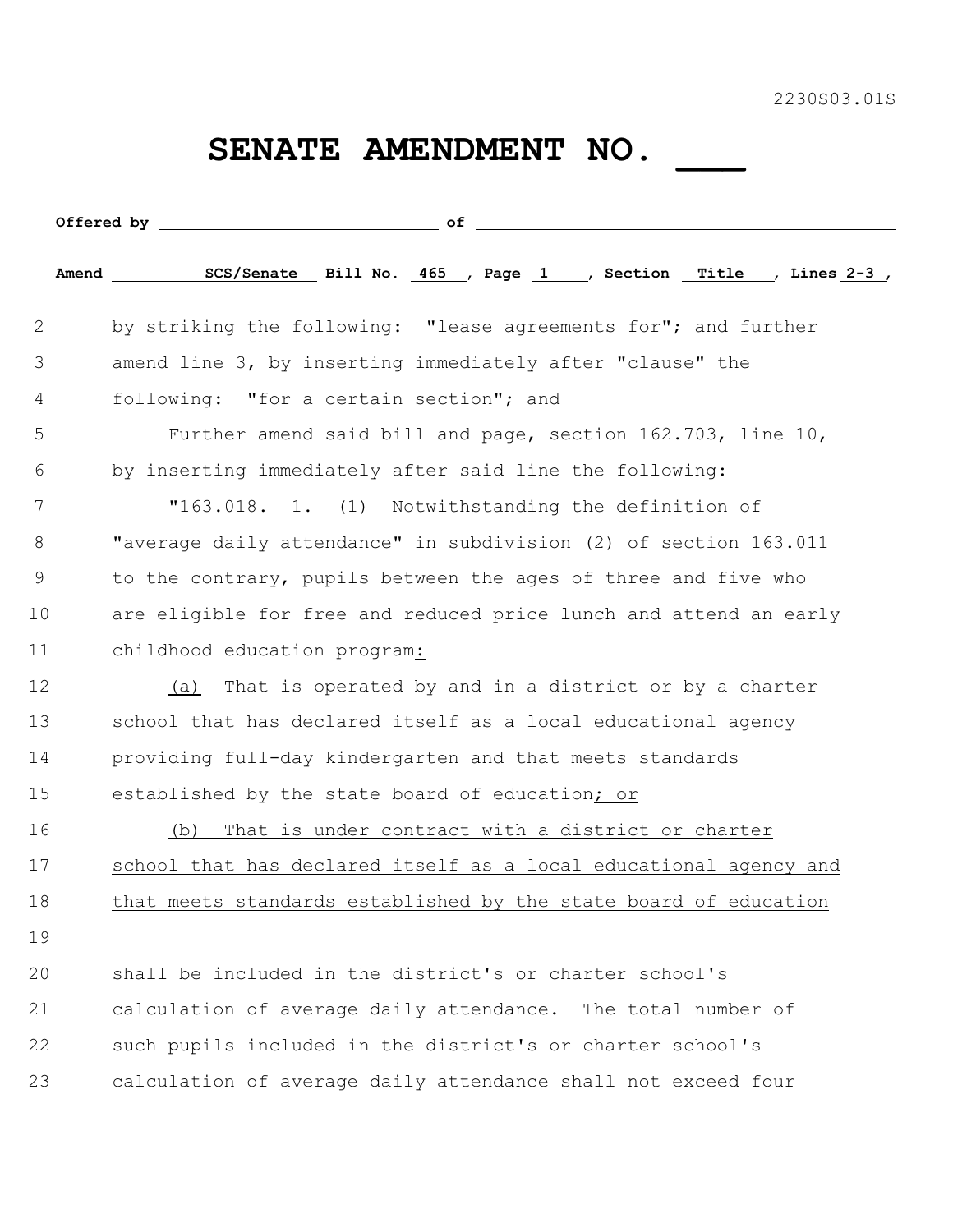percent of the total number of pupils who are eligible for free and reduced price lunch between the ages of five and eighteen who are included in the district's or charter school's calculation of average daily attendance.

 (2) If a pupil described under subdivision (1) of this subsection leaves an early childhood education program during the school year, a district or charter school shall be allowed to fill the vacant enrollment spot with another pupil between the ages of three and five who is eligible for free and reduced price lunch without affecting the district's or charter school's calculation of average daily attendance.

 2. In establishing standards for any early childhood education program that is under contract with a district or charter school that has declared itself as a local educational agency, the state board of education shall consider:

 (1) Whether a program offers full-day and full-year programming;

 (2) Whether a program has teacher-to-child ratios consistent with reasonable standards set by early childhood education program accrediting agencies;

 (3) Whether a program offers professional development 22 supports for educators and the type of supports offered;

 (4) Whether a program uses appropriately credentialed educators;

 (5) Whether a program uses an early childhood education curriculum that has been approved by the department of elementary and secondary education and whether the curriculum is developmentally appropriate; and

(6) Any other factor that the state board of education